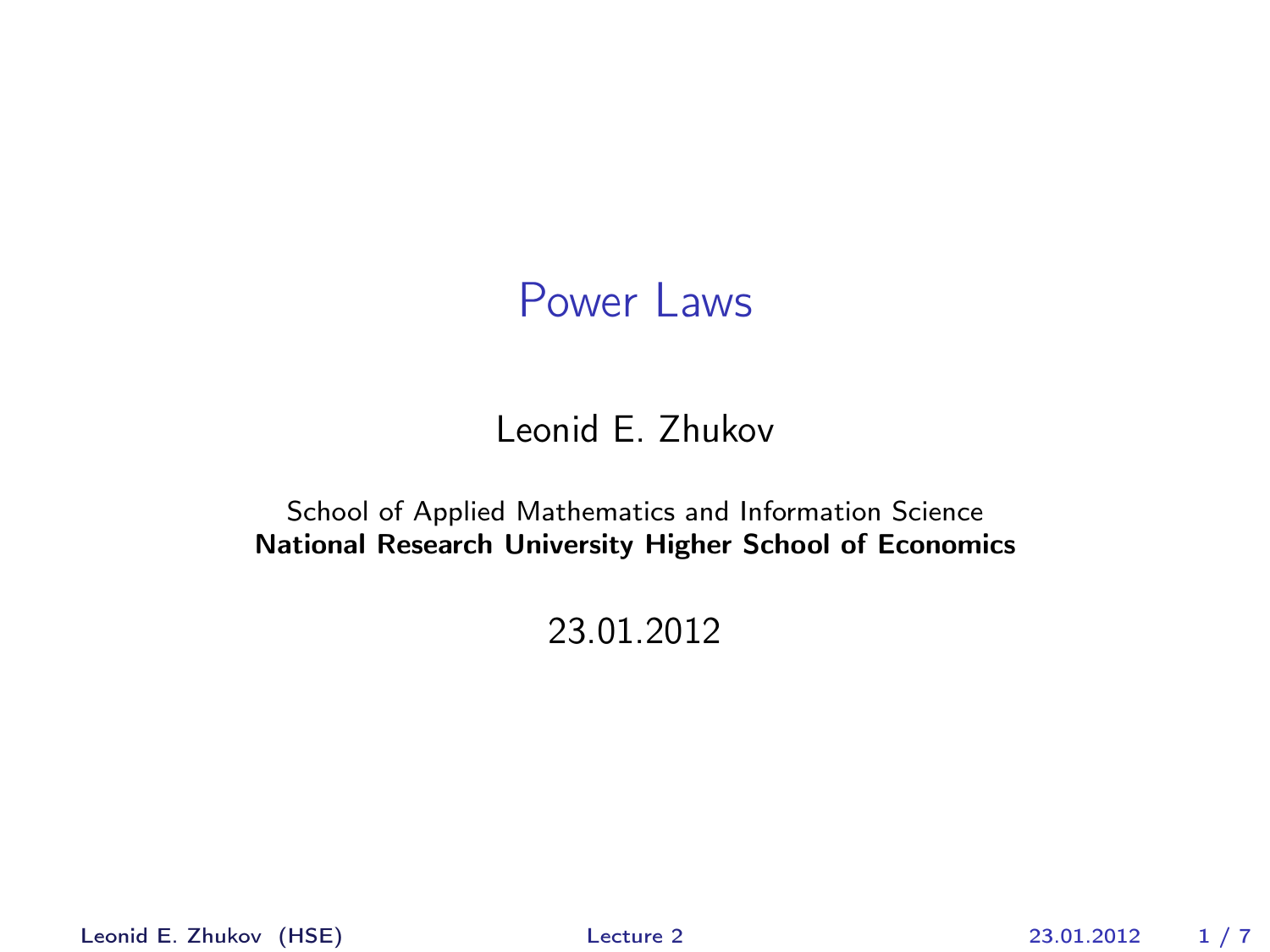- $\blacktriangleright$  Node degrees  $k_i = 1, 2, ... k_{\text{max}}$
- **►** Degree distribution  $P(k) \equiv P(k_i = k)$

$$
P(k) = \frac{n_k}{n} = \frac{n_k}{\sum_k n_k}
$$

 $\blacktriangleright$  Power law

$$
P(k) = ck^{-\gamma} = \frac{c}{k^{\gamma}}
$$

 $\blacktriangleright$  Logarithmic coordinates

$$
\log(P(k)) = -\gamma \log k + \log c
$$

Leonid E. Zhukov (HSE) [Lecture 2](#page-0-0) 23.01.2012 2 / 7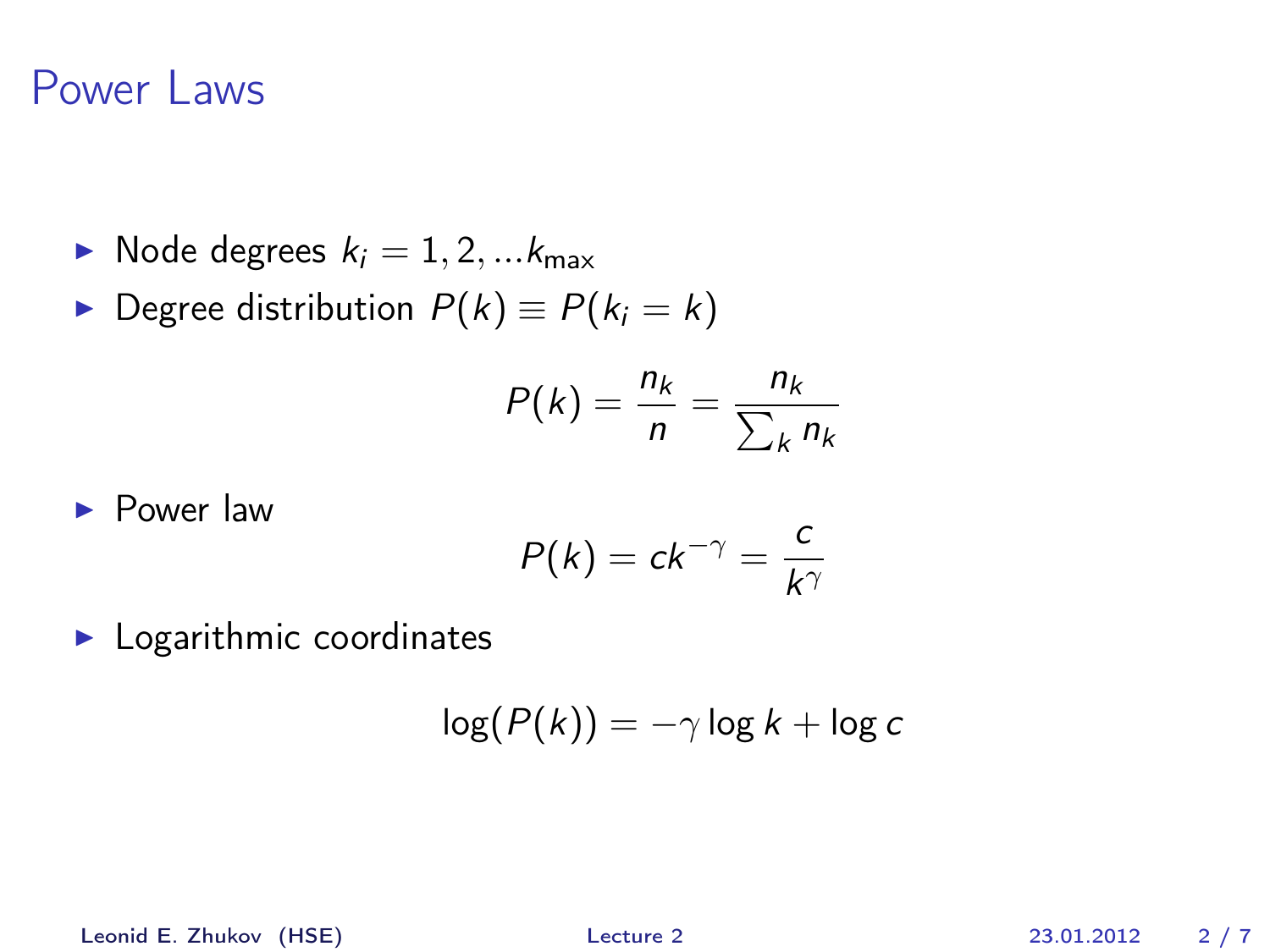Continues approximation  $P(x) = Cx^{-\alpha}$ 

 $\blacktriangleright$  Normalization  $(\alpha > 1)$ 

$$
\int_{x_{min}}^{\infty} P(x)dx = \frac{c}{\alpha - 1} x_{min}^{-\alpha + 1} = 1
$$

$$
C = (\alpha - 1) x_{min}^{\alpha - 1}
$$

**I** mean  $(\alpha > 2)$ 

$$
\langle x \rangle = \int_{x_{\min}}^{\infty} xP(x)dx = \frac{\alpha - 1}{\alpha - 2}x_{\min}
$$

 $\blacktriangleright$  deviation  $(\alpha > 3)$ 

$$
\langle x^2 \rangle = \int_{x_{\text{min}}}^{\infty} x^2 P(x) dx = \frac{\alpha - 1}{\alpha - 3} x_{\text{min}}^2
$$

Leonid E. Zhukov (HSE) [Lecture 2](#page-0-0) 23.01.2012 3 / 7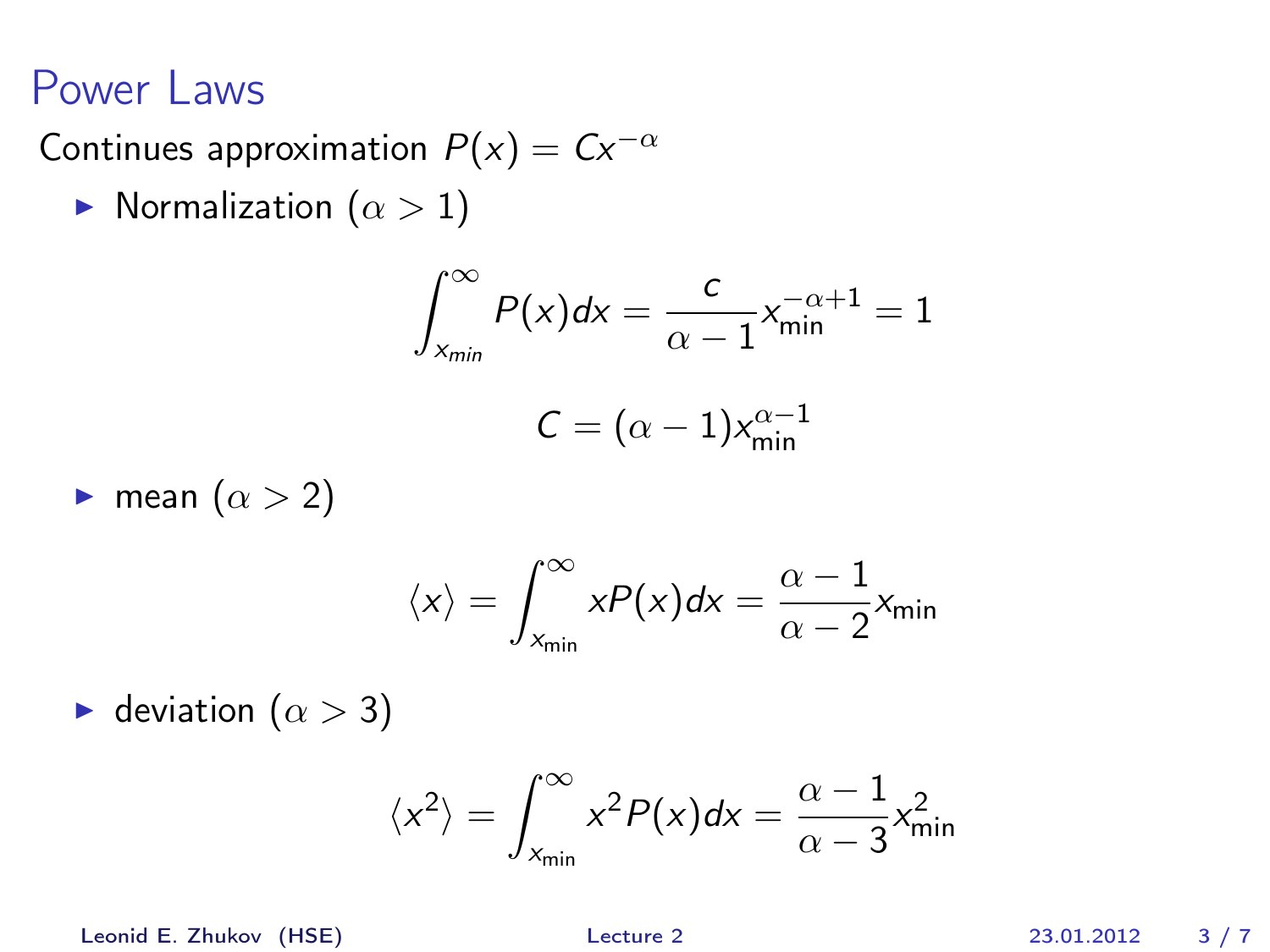$\triangleright$  CDF  $\Pi(x) = \int^x$ −∞  $p(\xi)d\xi=\int^x$  $x_{\min}$  $\rho(\xi)d\xi$ 

$$
\blacktriangleright
$$
 cCDF

$$
F(x) = 1 - \Pi(x) = \int_x^{\infty} p(\xi) d\xi
$$

 $\triangleright$  for  $p(x) = Cx^{-\alpha}$ 

$$
F(x) = \frac{C}{\alpha - 1} x^{-(\alpha - 1)} = \left(\frac{x}{x_{\min}}\right)^{-(\alpha - 1)}
$$

Leonid E. Zhukov (HSE) [Lecture 2](#page-0-0) 23.01.2012 4 / 7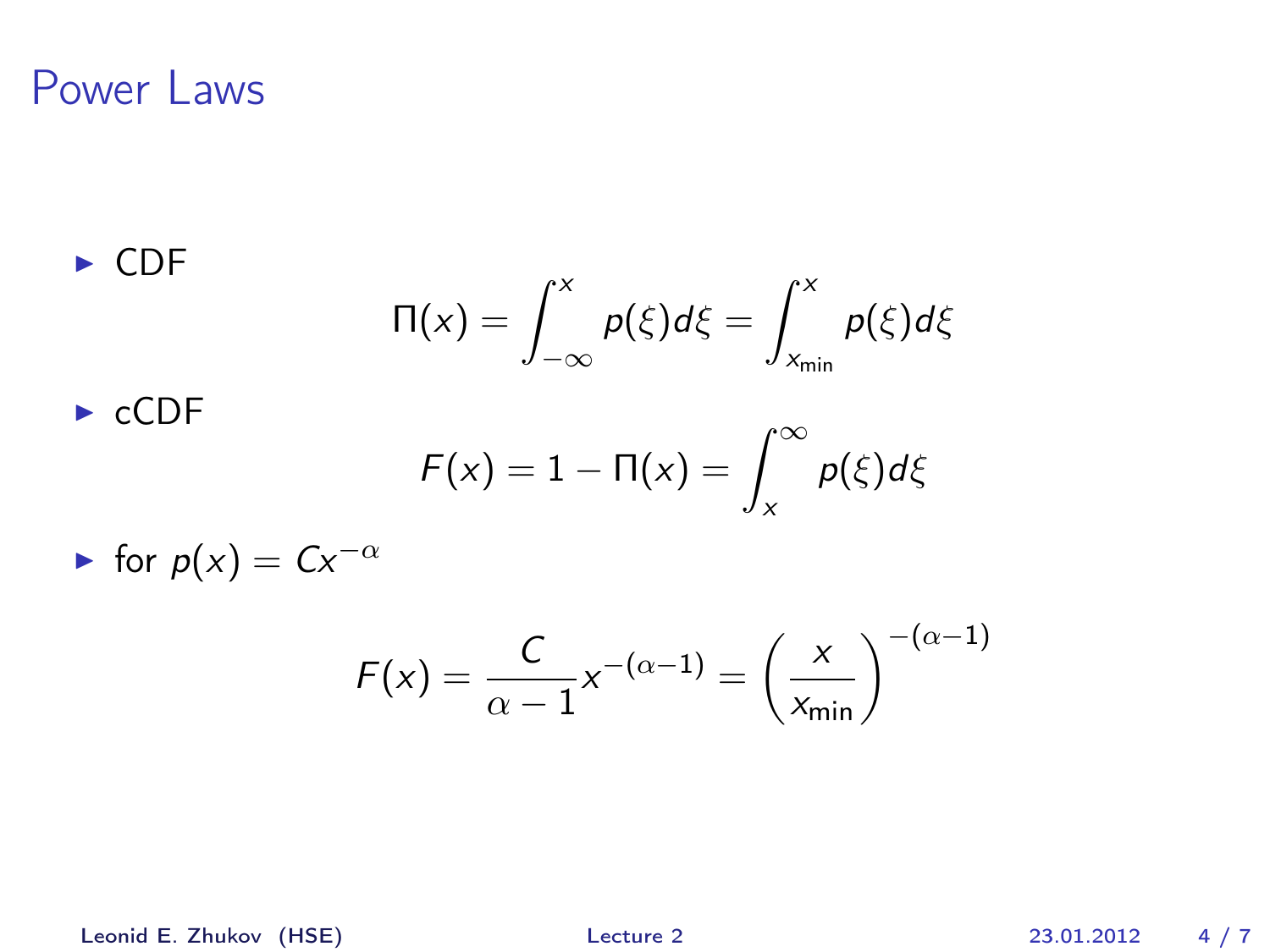Discrete case  $P(k) \equiv P(k_i = k)$ ,  $k = 1, 2, ... k_{max}$ 

 $\blacktriangleright$  power distribution

$$
p_k = ck^{-\gamma} = \frac{c}{k^{\gamma}}
$$

 $\blacktriangleright$  normalization

$$
\sum_{k=1}^{\infty} p_k = c \sum_{k=1}^{\infty} k^{-\gamma} = c\zeta(\gamma) = 1
$$

**Fig. 2** Riemann zeta function,  $\gamma > 1$ 

$$
p_k = \frac{k^{-\gamma}}{\zeta(\gamma)}
$$

Leonid E. Zhukov (HSE) [Lecture 2](#page-0-0) 23.01.2012 5 / 7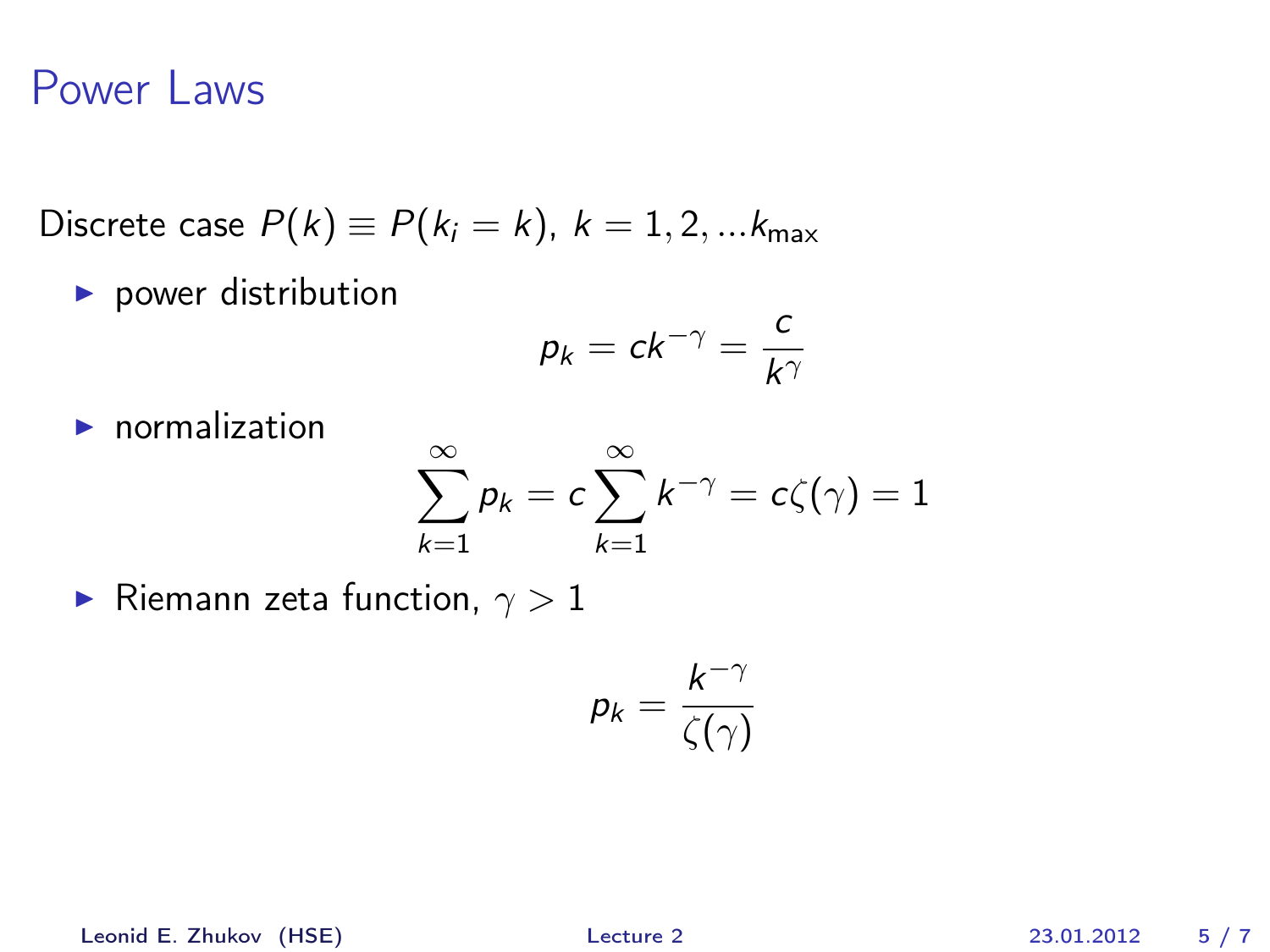Maximum likelihood estimation of parameter  $\alpha$ 

Exampled Let  $\{x_i\}$  be a set of *n* observations (points) independetly sampled from the distribution

$$
P(x_i) = \frac{\alpha - 1}{x_{\min}} \left(\frac{x_i}{x_{\min}}\right)^{-\alpha}
$$

 $\blacktriangleright$  Probability of the sample

$$
P({xi}|\alpha) = \prod_{i}^{n} \frac{\alpha - 1}{x_{\min}} \left(\frac{x_i}{x_{\min}}\right)^{-\alpha}
$$

 $\blacktriangleright$  Bayes' theorem

$$
P(\alpha|\{x_i\}) = P(\{x_i\}|\alpha) \frac{P(\alpha)}{P(\{x_i\})}
$$

Leonid E. Zhukov (HSE) [Lecture 2](#page-0-0) 23.01.2012 6 / 7